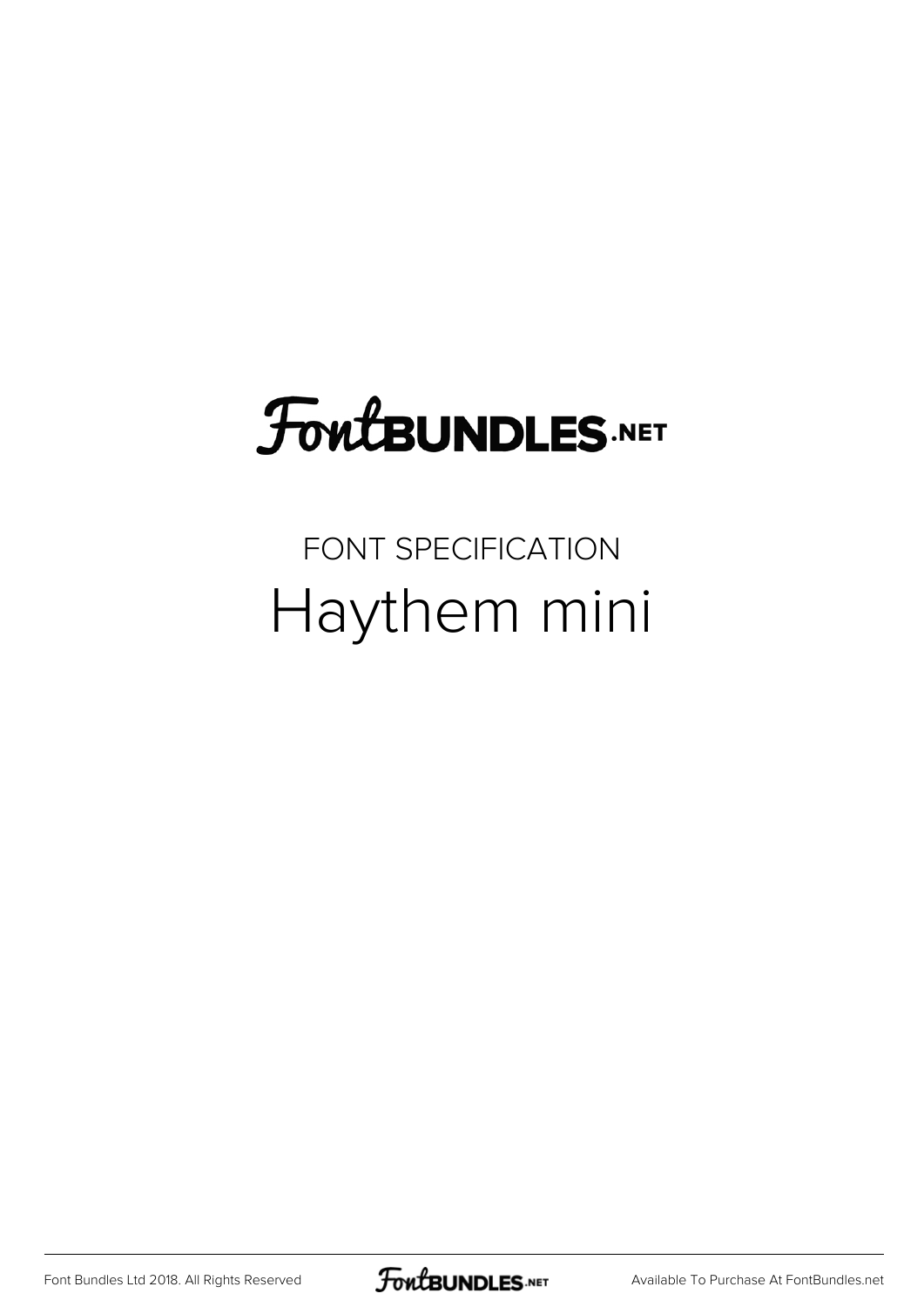#### Haythem Two - Regular

**Uppercase Characters** 

## **ABCDEFGHIJKLMNOPO RSTUVWXYZ**

Lowercase Characters

## **ABCDEFGHIJKLMNOPO RSTUVWXYZ**

Numbers

### 0123456789

**Punctuation and Symbols** 



All Other Glyphs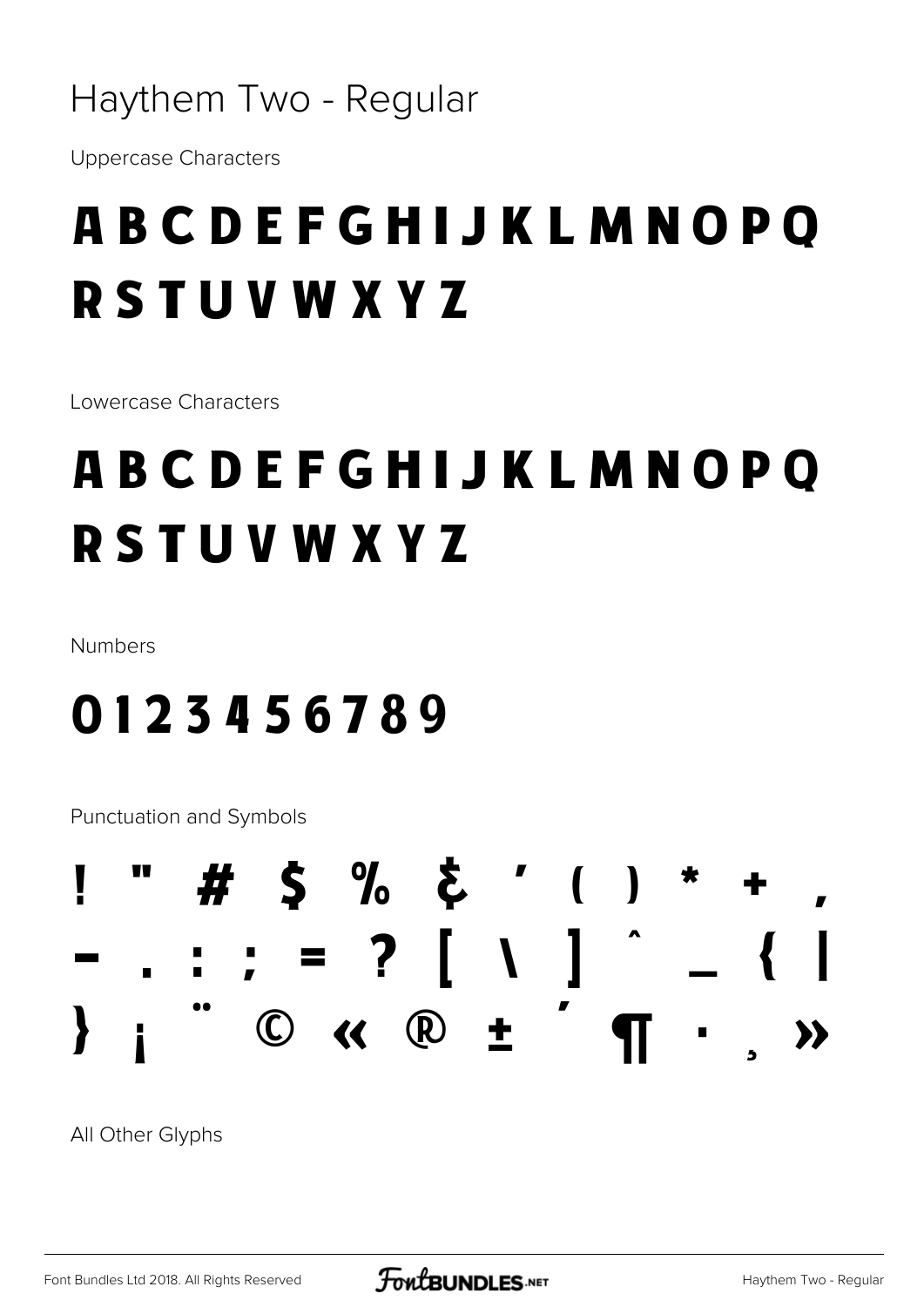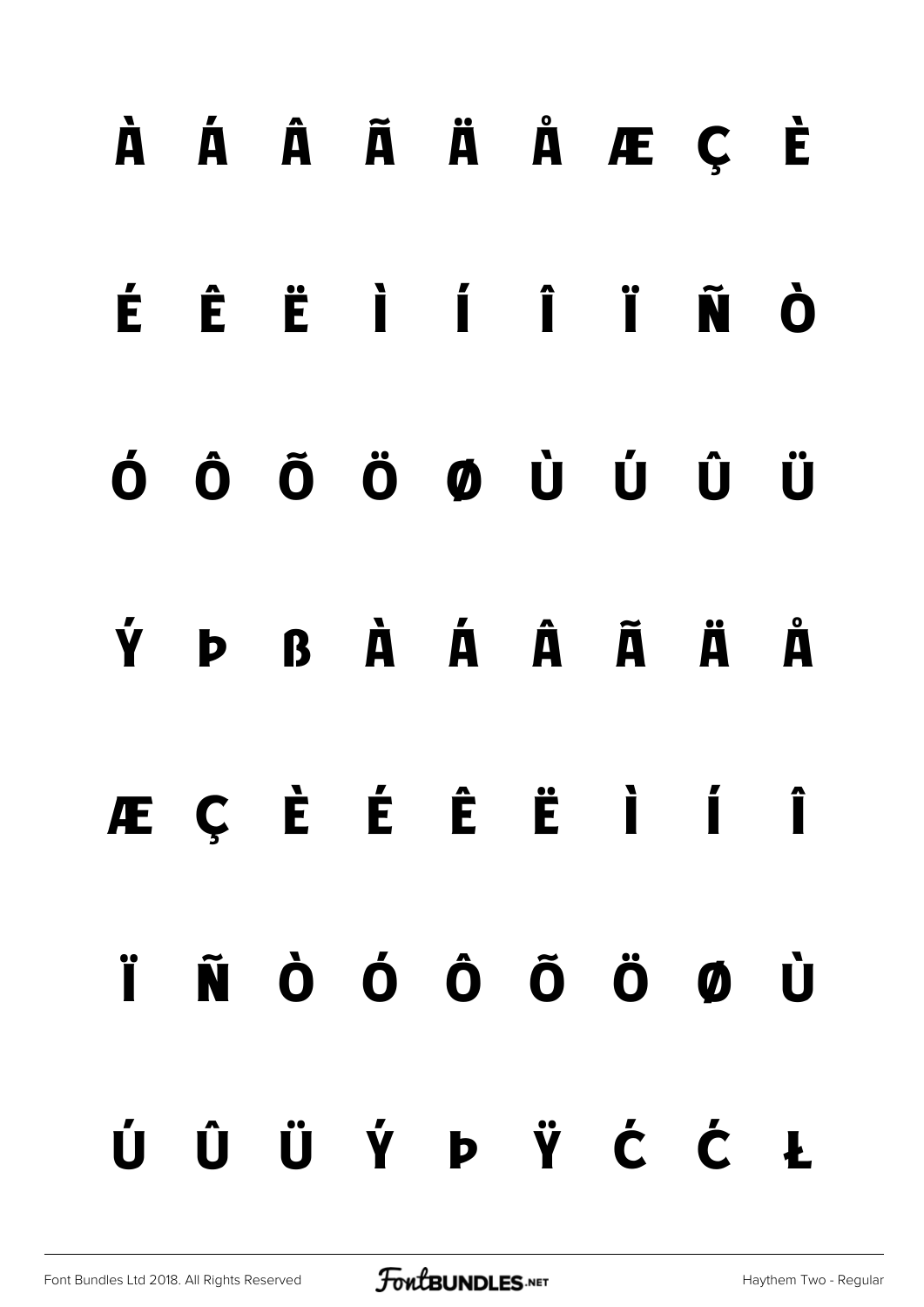## ŁŃŃŇŇŠŠŸŽ



> €

Font Bundles Ltd 2018. All Rights Reserved

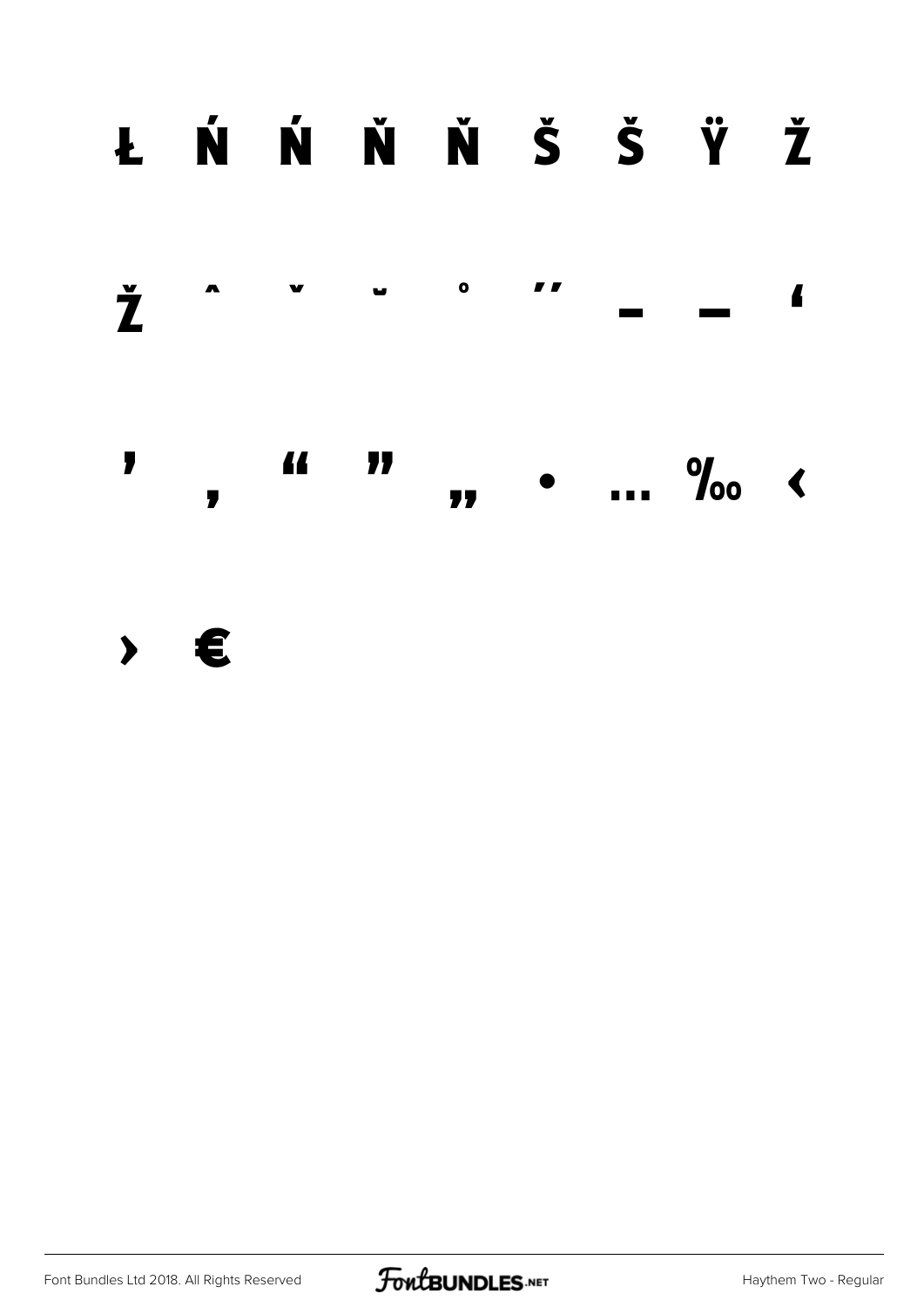#### Haythem Three - Regular

**Uppercase Characters** 

#### $B G D E F G H I J K L M N O P$  $\left| \underline{\Delta} \right|$ ORSTUVWXYZ

Lowercase Characters

 $B G D E F G H I J K L M N O P$  $\left| \underline{A} \right|$  $Q$   $R$   $S$   $T$   $U$   $W$   $W$   $X$   $Y$   $Z$ 

#### Numbers

 $(0) 1 2 3 4 5 6 7 8 9$ 

Punctuation and Symbols



All Other Glyphs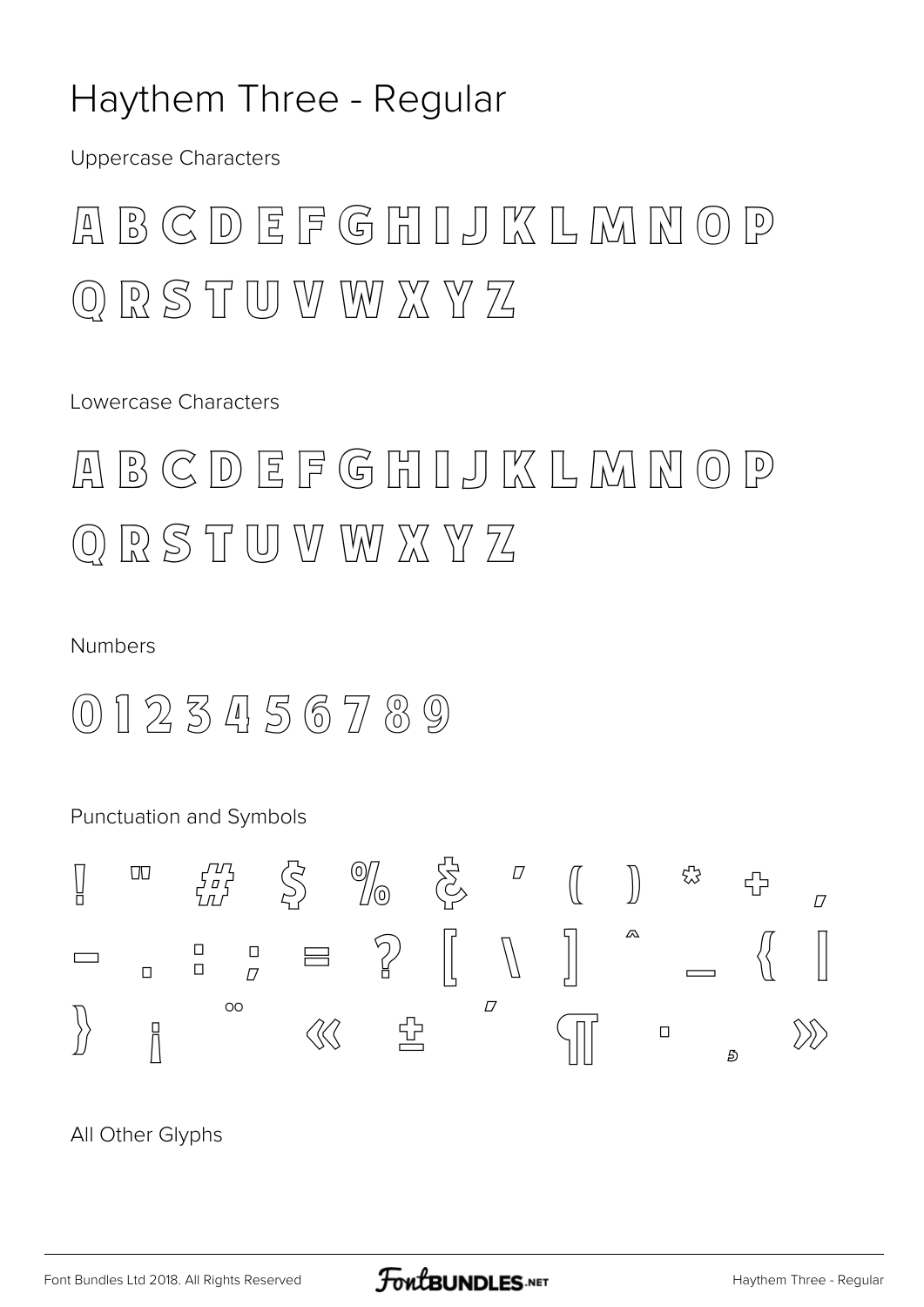